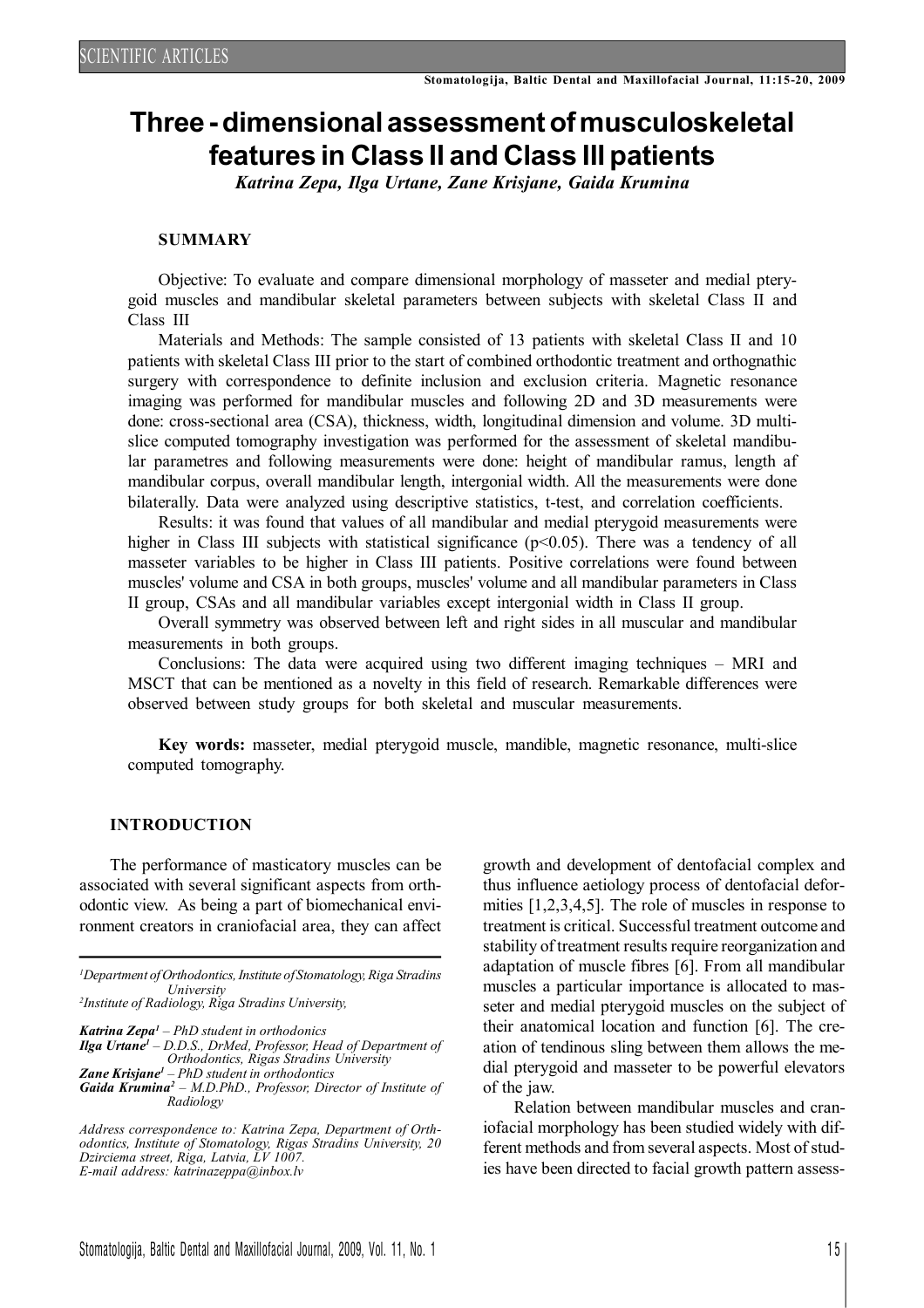

**Fig.** 1. Cross-cectional area of Masseter muscle **Fig.** 2. Thickness of Masseter muscle

ment with the main conclusion that subjects with strong mandibular muscles have wider and shorter facial dimensions [7,8,9,14,15]. The recent advent of modern imaging techniques enables more precise assessment of different muscular size parameters.

Mandibular muscles can be investigated using different imagining techniques: ultrasonography [7,8], computed tomography  $(CT)$  [14-19] and magnetic resonance (MRI) [9-13].

MRI as a non-invasive imaging technique has high resolution quality in superficial and in profound soft tissues as well. It allows 2D and 3D image acquisition that enable accurate assessment of masticatory muscle dimensional morphology.

Acquiring of multiplanar images, high resolution in hard tissues and a full size truly volumetric 3D description in real anatomical (1:1) size are the advantages of CT imaging method [21]*,* thus this could be a method of choice for the assessment of skeletal structures.

There are no studies in literature with the aim of particular and integrated investigation of dimensional morphology of skeletal and muscular parameters in such severe deformities as skeletal Class II and Class III.

The aim of the present study was to evaluate and compare dimensional morphology of masseter and medial pterygoid muscles and mandibular skeletal parameters between subjects with skeletal Class II and Class III.

# **MATERIAL AND METHODS**

The sample consisted of 13 patients with skeletal Class II (mean age 18.4) and 10 patients with skeletal Class III (mean age 19.2) prior to the start of com-



bined orthodontic treatment and orthognathic surgery with correspondence to subsequent inclusion and exclusion criteria. The inclusion criteria for Class II patients were: overjet  $\geq 6$  mm, angle ANB  $\geq 4$  degrees, Wits appraisal  $\geq 4$  mm; for Class III patients: overjet  $\leq$ 0 mm, angle ANB  $\leq$ 0 degrees, Wits appraisal  $\leq$ -4 mm. The exclusion criteria were: clinically evident facial asymmetry, functional mandibular deviations, symptoms of temporomandibular disorders, previous orthodontic treatment. All patients had indication for combined orthodontic treatment and orthognathic surgery.

# **Magnetic resonance imaging (MRI)**

Before starting preorthognathic orthodontic treatment MRI was performed in all patients using GE "Signa Advantage" 1.0 MR System. The position of patients was standardized: supine position with Frankfurt horizontal plane oriented vertically and in habitual occlusion. Scan protocol included: T1 SE in saggital plane, T2 FSE in axial plane, STIR T2 sequence images in coronal plane and 3D SPGR T1 with following 2 D and 3 D image reconstructions for the assessment of muscular size parametres.

Following measurements of masseter muscle were performed: 2D cross-sectional area (CSA) at the midpoint of mandibular ramus (mm<sup>2</sup>) (Picture 1), thickness (mm) in anterio-posterior dimension (Picture 2), width (mm) in medio-lateral dimension (Picture 3), longitudinal dimension or length (mm) (Picture 4), and 3D volume (cm<sup>3</sup>). For medial pterygoid muscle: 2D crosssectional area (mm<sup>2</sup>) (Picture 5), thickness (mm) at the level of *tuberositas pterygoidea mandibulae* and 3D volume (cm<sup>3</sup>). All the measurements were done bilaterally.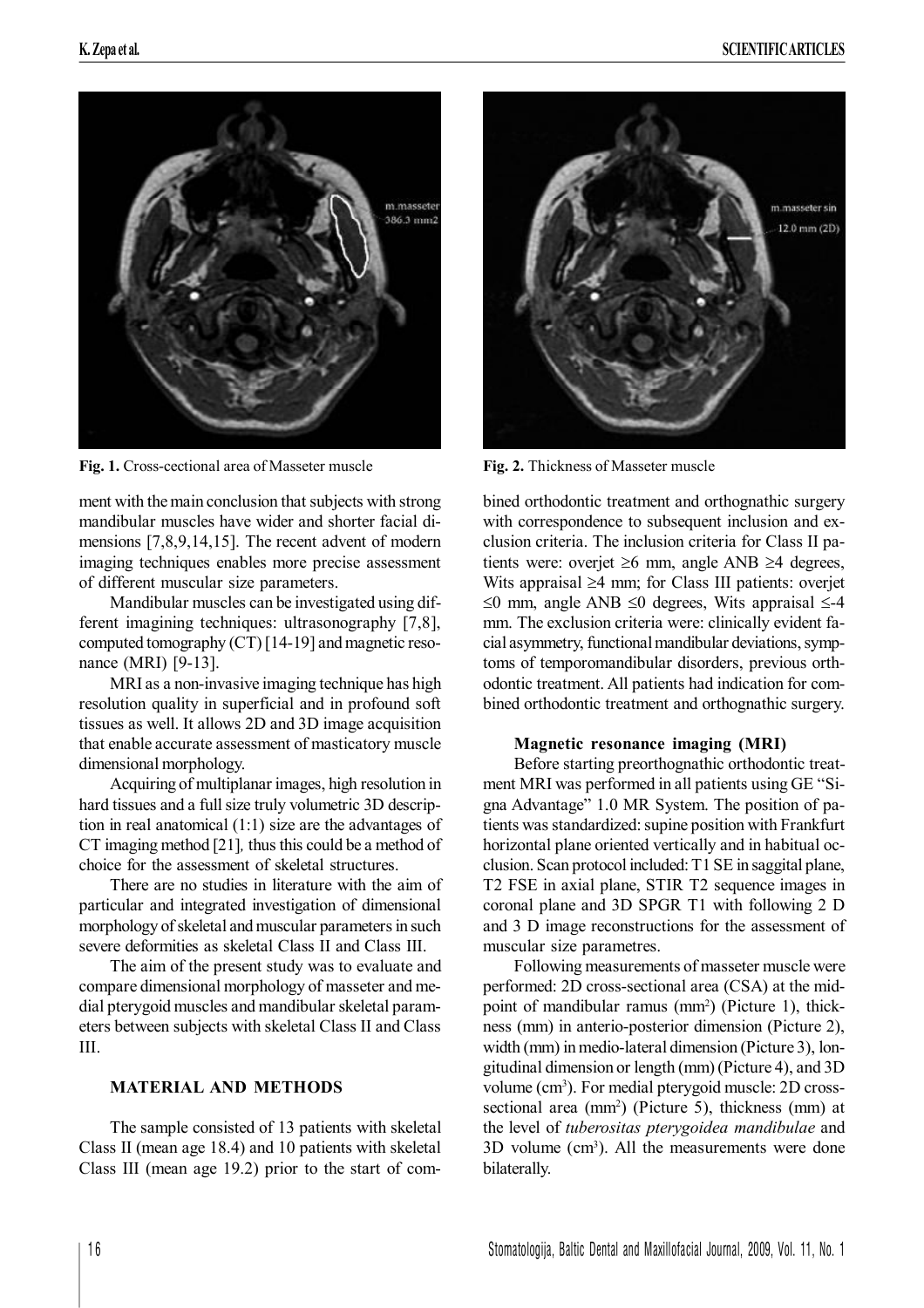

**Fig. 3.** Width of masseter muscle **Fig. 4.** Length of masseter muscle

# **Multi slice computed tomography (MSCT) examination**

Before starting preorthognathic orthodontic treatment, a 3D MSCT investigation was performed using GE Medical Systems Light Speed Pro 16CT99\_Oc0 system. The position of the patient was lying on the back, head positioned in the middle of orbitomeatal plane, closed mouth position – direct touch of molar teeth in habitual occlusion. Axial scanning was done from soft tissue point *Glabella* down to upper margin of C6. CT scan protocol – helical full 1.0 s, slice thickness 0.625 mm, pitch 0.625 mm, reconstruction – bone and soft tissue using *IAC Review* and *Transparent bone* programs.

Following measurements were done: height of *mandibular ramus* – linear distance between *condylus* and *gonion*, length af mandibular corpus – linear distance between *gonion* and *gnathion*, overall mandibular length – linear distance between *condylus* and *gnathion*, intergonial width – linear distance between left and right *gonion*. All the measurements were done bilaterally.

All the measurements were done by one operator three times with a time interval 2 weeks.

#### **Statistical analyses**

Descriptive statistics were calculated for all the measurements of muscular and mandibular structures and the difference of mean values were tested using t-test. The differences were considered significant at  $P < 0.05$ 

For evaluation of relation between muscular and mandibular skeletal variables, correlation coefficients were calculated.



Study was approved by Riga Stradins University Ethical committee.

#### **RESULTS**

The means, standard deviations and differences between Class II and Class III study groups of masseter variables are listed in Table 1. Calculation was performed separately for the left and right sides, but there were no statistically significant differences in volume, thickness, length, width and cross-sections between both sides neither in Class II nor Class III study group. Although there was a tendency of all the measurement values to be higher in Class III study group, the differences were not with the statistical significance.

The means, standard deviations and differences between Class II and Class III study groups of medial pterygoid variables are listed in Table 2. Calculation was performed bilaterally, but there were no statistically significant difference in volume, thickness and cross-sections between the left and right muscles neither in Class II nor Class III study group.

There were significant differences between study groups in volumetric measurements (p=0.001) and thickness (p=0.004) between Class II and Class III study groups. Cross-sectional areas values tend to be higher in patients with Class III deformity, but with no statistical significance.

The means, standard deviations and differences between Class II and Class III study groups of mandibular skeletal variables are listed inTable 3. Calculation was performed bilaterally, but there were no statistically significant differences between left and right sides in neither Class II nor Class III study group.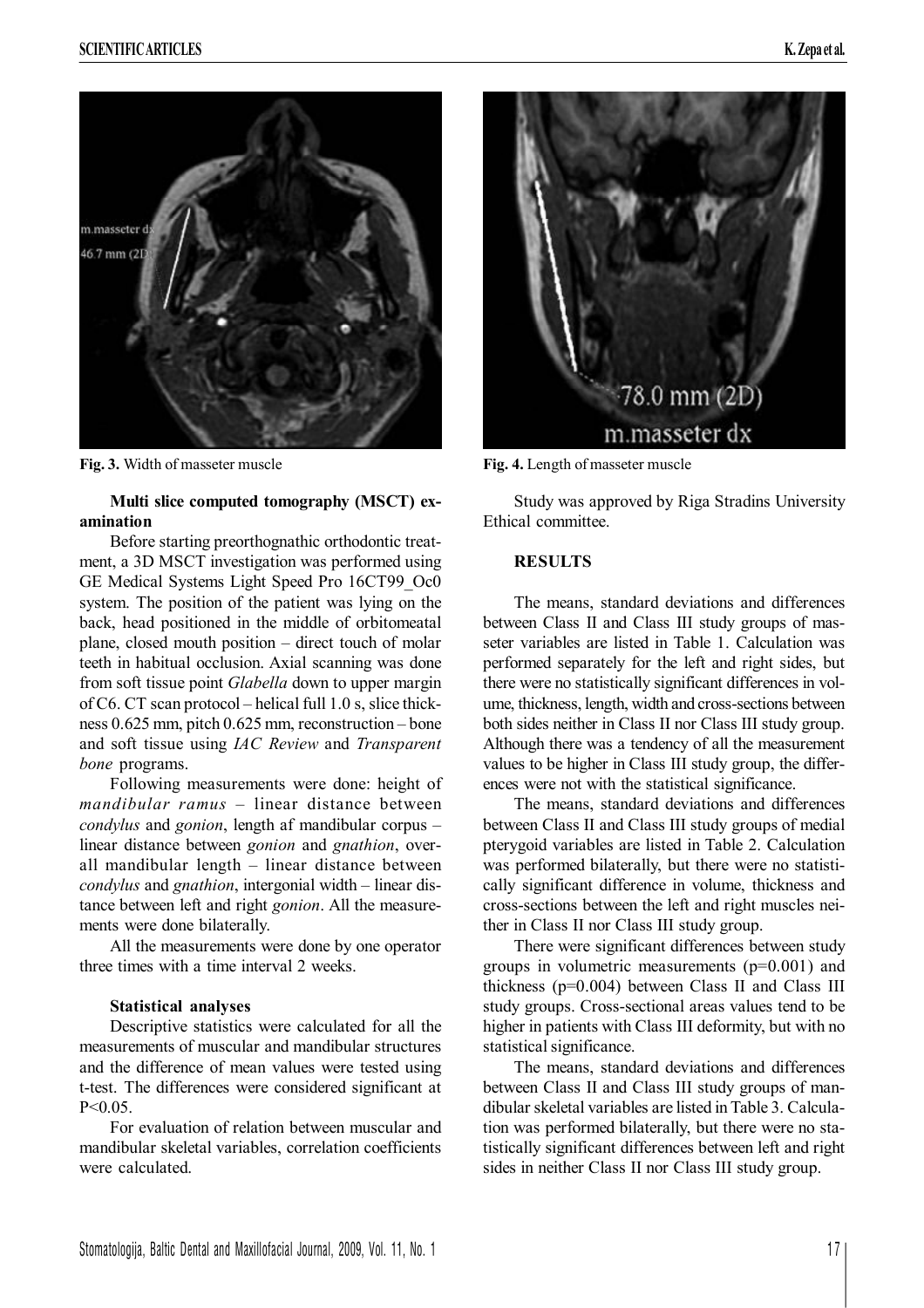

**Fig. 5.** Cross-sectional area of ptreygoid medial muscle

As showed in Table 3, patients with Class III deformity have larger mandibles comparing with Class II patients. There were observed significant differences in mandibular length (p<0.0001), mandibular ramus height ( $p=0.04$ ) and mandibular body length ( $p<0.001$ ) between both groups.

Relationship between muscular and skeletal variables in Class II patients are shown in Table 4. and Table 5. There were several significantly positive correlations between: masseter volume and mandibular length, masseter volume and mandibular body length, masseter volume and ramus height of mandible, masseter CSA and all the mandibular parameters except intergonial width. Positive weaker correlations were observed between other masseter and mandibular variables.

Medial pterygoid muscles' volume and CSA showed positive correlations with mandibular length, body length and ramus height.

Relationship between muscular and skeletal variables in Class III patients are shown in Table 6. and Table 7. Mainly no significantly positive correlations between muscular and skeletal parameters were found in this study group except mandibular body length and muscles' volume and CSA.

# **DISCUSSION**

The data were acquired using two different imaging techniques – 3D MRI and MSCT that can be mentioned as a novelty in this field of orthodontic research.

This report documents: (1) the association of dimensional morphology of masseter and medial pterygoidmuscles with mandibularskeletal parameters sepa**Table 1.** Descriptive statistics for masseters' variable

| <b>Variables</b> | <b>Class II patients</b> |     | <b>Class III patients</b> |           | P         |
|------------------|--------------------------|-----|---------------------------|-----------|-----------|
|                  | Mean                     | SD  | Mean                      | <b>SD</b> | value     |
| Volume           |                          |     |                           |           |           |
| Left side        | 21.5                     | 4.7 | 24.2                      | 6.2       | NS        |
| Right side       | 22.7                     | 4.5 | 25                        | 5.4       | NS        |
| <b>CSA</b>       |                          |     |                           |           |           |
| Left side        | 450.3                    | 91  | 495.7                     | 110       | NS        |
| Right side       | 446.3                    | 106 | 490.8                     | 103       | <b>NS</b> |
| <b>Thickness</b> |                          |     |                           |           |           |
| Left side        | 14                       | 1.7 | 14                        | 2.1       | <b>NS</b> |
| Right side       | 14.5                     | 1.8 | 14.7                      | 2.7       | NS        |
| Length           |                          |     |                           |           |           |
| Left side        | 70.24                    | 6.8 | 73.1                      | 5.4       | NS        |
| Right side       | 71.5                     | 5.8 | 72.2                      | 4.7       | NS        |
| Width            |                          |     |                           |           |           |
| Left side        | 42                       | 4.3 | 43.2                      | 4.8       | NS        |
| Right side       | 41.4                     | 4   | 43.1                      | 3.7       | NS        |

 $NS$  – statistically not significant (P>0.05); \* P<0.05; CSA – cross-sectional area

Table 2. Descriptive statistics for medial pterygoids' variables

| <b>Variables</b> | <b>Class II patients</b> |           | <b>Class III patients</b> |           | P      |
|------------------|--------------------------|-----------|---------------------------|-----------|--------|
|                  | Mean                     | <b>SD</b> | Mean                      | <b>SD</b> | value  |
| Volume           |                          |           |                           |           |        |
| Left side        | 9.7                      | 3.9       | 16.7                      | 5.3       | *      |
| Right side       | 9.7                      | 3.8       | 16.6                      | 5.3       | $\ast$ |
| CSA              |                          |           |                           |           |        |
| Left side        | 311.9                    | 65        | 348                       | 62        | NS     |
| Right side       | 306.2                    | 54        | 345.2                     | 61        | NS     |
| <b>Thickness</b> |                          |           |                           |           |        |
| Left side        | 17.8                     | 2         | 19.9                      | 1.5       | $\ast$ |
| Right side       | 16.9                     | 17        | 19.9                      | 1.9       | *      |

 $NS -$  statistically not significant (P>0.05); \* P<0.05; CSA – cross-sectional area

**Table 3.** Descriptive statistics for mandibular variables

| <b>Variables</b> | <b>Class II patients</b> |           | <b>Class III patients</b> |           | P      |
|------------------|--------------------------|-----------|---------------------------|-----------|--------|
|                  | Mean                     | <b>SD</b> | Mean                      | <b>SD</b> | value  |
| Md length        |                          |           |                           |           |        |
| Left side        | 109.7                    | 7         | 131.6                     | 6.2       | $\ast$ |
| Right side       | 110.8                    | 6.7       | 132.6                     | 7.4       | $\ast$ |
| Md ramus         |                          |           |                           |           |        |
| height           | 57.5                     | 6.7       | 66.6                      | 13        | *      |
| Left side        | 59.5                     | 6.5       | 68.1                      | 12.3      | *      |
| Right side       |                          |           |                           |           |        |
| Md body          | 70.8                     | 6.7       | 84.1                      | 6.2       | *      |
| length           |                          |           |                           |           |        |
| Left side        | 72                       | 8.2       | 85.1                      | 6         | $\ast$ |
| Right side       | 109.7                    |           | 131.6                     | 6.2       | $\ast$ |

 $NS -$  statistically not significant (P>0.05); \* P<0.05; Md – mandibular

rately in skeletal Class II and Class III patients; (2) the comparison of masseter and medial pterygoid muscles between Class II and Class III study groups.

Some authors have found no difference in measurements on both sides of the face [10,11,17,18] and similarly overall symmetry was observed between left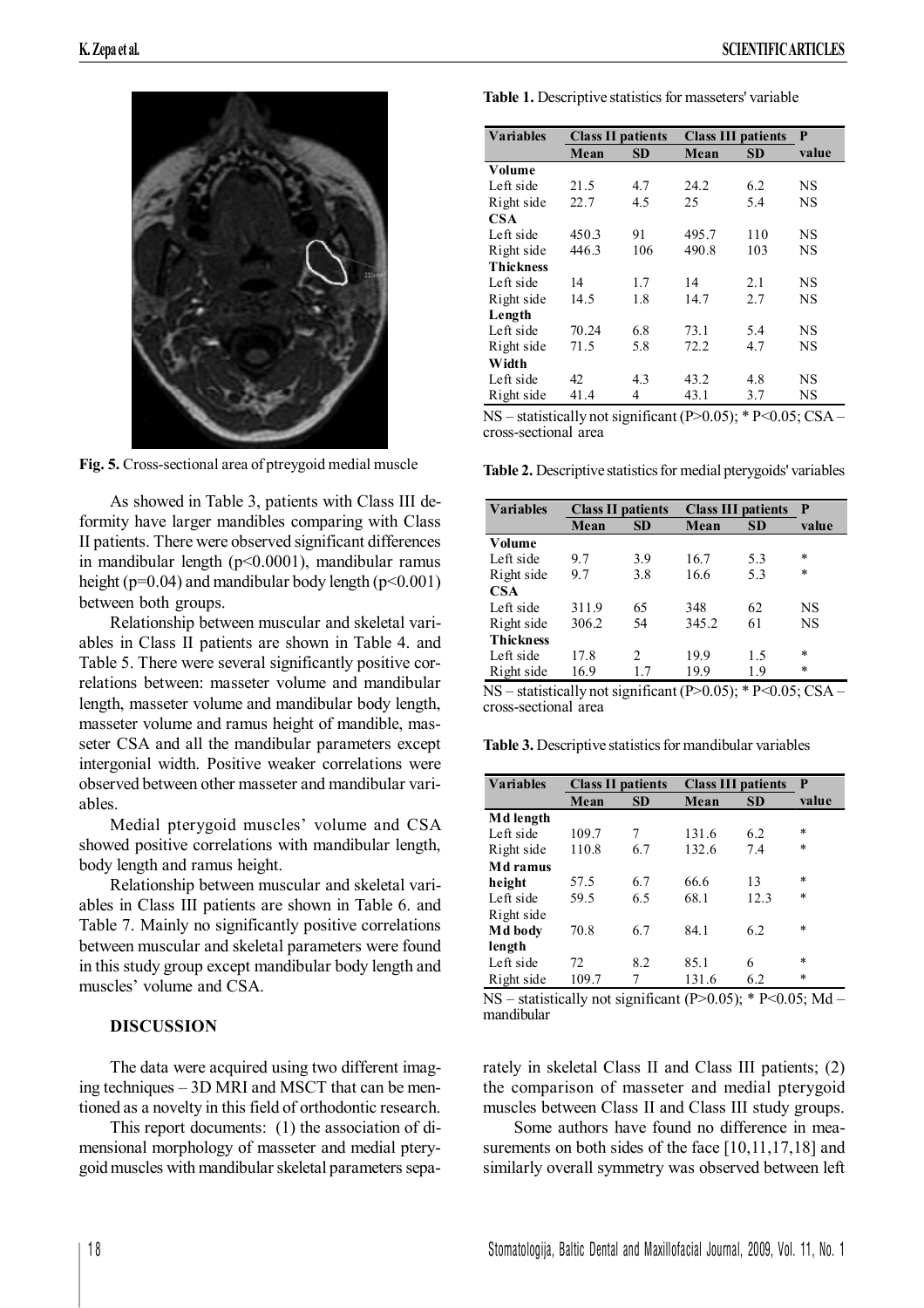**Table 4.** Correlation coefficients (r) of masseter and mandibular variables in Class II patients

| <b>Variables</b>     | Md     | Md ramus | Md body | $Go-Go$  |
|----------------------|--------|----------|---------|----------|
|                      | length | height   | length  | distance |
| Mas volume           | 0.7    | 07       | 0.8     | 03       |
| <b>Mas CSA</b>       | 06     | 0.6      | 07      | $-0.4$   |
| <b>Mas thickness</b> | 0.7    | 0.4      | 0.8     | 01       |
| Mas length           | 0.4    | 0.2      | 0.3     | 0.7      |
| Mas width            | 06     | 01       | 05      | .በ 4     |

Mas – masseter muscle; CSA – cross-sectional area; Md – mandibular; Go- gonion

**Table 5.** Correlation coefficients of medial pterygoid muscles' and mandibular variables in Class II patients

| <b>Variables</b>    | Md     | Md ramus Md body |        | $Go-Go$  |
|---------------------|--------|------------------|--------|----------|
|                     | length | height           | length | distance |
| Pt volume           | 0.8    | 0.8              | 09     | 01       |
| Pt CSA              | 0.6    | 0.6              | 0.5    | 0.2      |
| <b>Pt thickness</b> | 0.3    | 03               | 0.01   | -0.1     |

Pt – medial pterygoid muscle; CSA – cross-sectional area; Md – mandibular; Go – gonion

and right sides in all muscular and mandibular measurements in both groups in our study.

Class III patient group had larger mandibles in all dimensionsthatisexplicablewithsubjacent aetiopathology of definite deformity. There was a tendency of all the muscular variables to be higher in Class III patient group as well but with different statistical significance. In present study masseter volume inClass II patients was 22.1 and in Class III it was 24.6 and the comparison of data with that of other MRI reports of different and mixed study groups shows: 29.2 in individuals with no malocclusion [20],31.4inClassIindividuals[19],23.8inindividualswith varying vertical craniofacial morphology [13], 26.16 in retrognathic patients [12] and CT Class III report: 24.7 [15]. Similarly CSA of masseter in this study was 4.4 and 4.9 and comparison with that of other reports shows: 5.5 [20], 6.3<sup>[19]</sup>, 4.9<sup>[13]</sup>, 6.64<sup>[12]</sup>. Medial pterygoid muscles' volume in present study were 9.7 in Class II and 16.7 in Class III group and data in other reports are: 10.4 [20], 11.0[19],10.4[13],11.27[12].SimilarlyCSAsofmedial pterygoidmuscleinourstudywere3.08 and3.46 respectively and comparative data shows: 3.4[20], 3.4[19], 3.2 [13], 4.09 [12]. It is not easy and correct to make direct comparisons between studies because of variations in study groups in accordance to specific deformity or mal-

## **REFERENCES**

- 1. Roberts WE, Hartsfield JK. Bone development and function:genetic and environmental mechanisms. *Semin Orthod* 2004;10:100-22.
- 2. Alaqeel SM, Hinton RJ, Opperman LA. Cellular response to force application at craniofacial sutures. *Orthod Craniofacial Re*, 2006;9:111-22.
- Van Limborgh J. The role of genetic and local environmental factors in the control of postnatal craniofacial morphogen-

**Table 6.** Correlation coefficients of masseter muscles' and mandibular variables in Class III patients

| <b>Variables</b>     | Md     | Md ramus | Md body | $Go-Go$  |
|----------------------|--------|----------|---------|----------|
|                      | length | height   | length  | distance |
| Mas volume           | 0.4    | $-0.3$   | 0.6     | 0.1      |
| <b>Mas CSA</b>       | 0.4    | $-0.3$   | 0.6     | 0.3      |
| <b>Mas thickness</b> | 0.4    | $-0.6$   | 0.7     | 0.3      |
| Mas length           | 0.3    | 0.02     | 0.4     | 0.05     |
| Mas width            | 03     | 01       | 04      | 0.04     |
|                      |        |          |         |          |

Mas – masseter muscle; CSA – cross-sectional area; Md – mandibular; Go- gonion

| Table 7. Correlation coefficients of medial pterygoid muscles' |  |
|----------------------------------------------------------------|--|
| and mandibular variables in Class III patient                  |  |

| <b>Variables</b>    | Md     | Md ramus | Md body | $Go-Go$  |
|---------------------|--------|----------|---------|----------|
|                     | length | height   | length  | distance |
| Pt volume           | 0.2    | 0.02     | 0.6     | 0.01     |
| Pt CSA              | 0.4    | $-0.4$   | 0.5     | 0.01     |
| <b>Pt thickness</b> | 01     | $-01$    | 02      | $-0.02$  |

Pt – medial pterygoid muscle; CSA – cross-sectional area; Md – mandibular; Go – gonion

occlusions, ethnicity, age and protocol of investigation.

Positive strong correlations were found between the muscles' volume and CSA that coincide with other reports [9, 17].

We found mandibular ramus height to be correlated with muscles' parameters only in Class II group comparing with Class III group.

It was previously reported that subjects with stronger, larger mandibular muscles have a tendency toward wider transverse facial dimensions[9, 10], but it was not observedinourstudy.Nocorrelationswerefoundbetween intergonial width and any of muscular measurements.

## **CONCLUSIONS**

1. Remarkable differences were observed between skeletal Class II and Class III study groups for both skeletal and muscular measurements.

2. More significant association between skeletal and muscular structures were observed in subjects with skeletal Class II malocclusion.

3. Profound examination (MRI and MSCT) of craniofacial structures in severe skeletal malocclusions might be relevant in planning orthodontic treatment and orthognatic surgery.

esis. *Acta Morphol Neerl Scand* 1972;10:37-47.

- 4. Enlow DH, Hans MG. Essentials of facial growth. Philadelphia: Saunders; 1996.
- 5. Kiliaridis S. The Importance of Masticatory Muscle Function in Dentofacial Growth. *Semin Orthod* 2006;12:110-9.
- Hunt NP, Shah R, Sinanan A, Lewis M. Muscling in on malocclusions: Current concepts on the role of muscles in the aetology and treatment of malocclusion. *J Orthod*